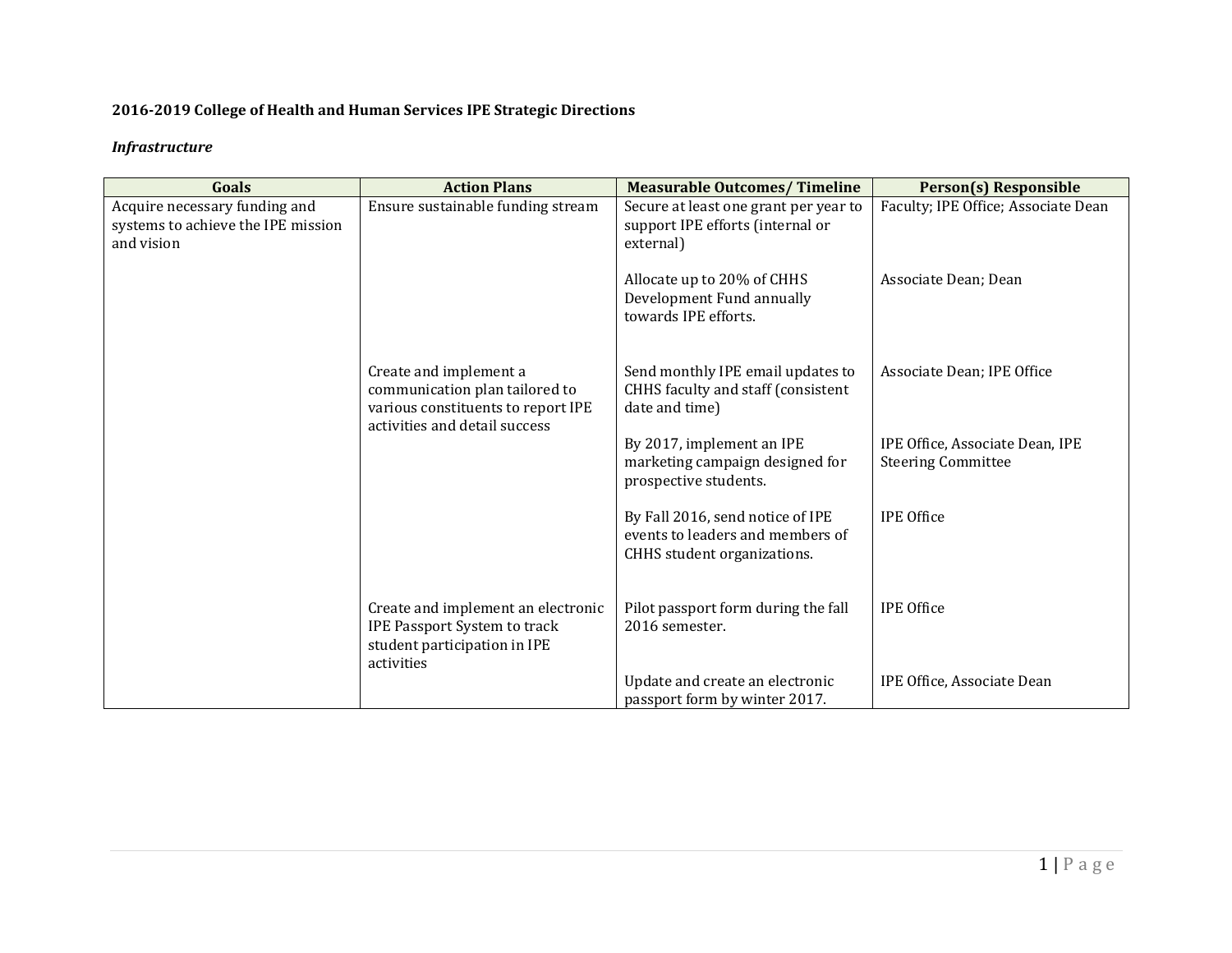# *Faculty Development*

| Goals                                         | <b>Action Plans</b>                                               | <b>Measurable Outcomes/Timeline</b>                                                                                                                                                  | <b>Person(s) Responsible</b>                                       |
|-----------------------------------------------|-------------------------------------------------------------------|--------------------------------------------------------------------------------------------------------------------------------------------------------------------------------------|--------------------------------------------------------------------|
| Create a network of IPE trained               | Create an IPE Faculty Mentor                                      | By Fall 2016, recruit and train IPE                                                                                                                                                  | IPE Office; Associate Dean; IPE                                    |
| educators by establishing needed              | Program to provide collegial                                      | faculty mentors                                                                                                                                                                      | <b>Steering Committee</b>                                          |
| systems to support IPE faculty<br>development | support and encouragement                                         | Pilot IPE faculty mentor program<br>during winter 2017 semester                                                                                                                      | IPE Office; Associate Dean; IPE<br><b>Steering Committee</b>       |
|                                               |                                                                   | <b>Implement formal IPE Faculty</b><br>Mentor Program during 2017-18<br>AY                                                                                                           | IPE Office; Associate Dean                                         |
|                                               | Incentivize faculty participation in<br><b>IPE</b>                | Continue the following IPE<br>programs:                                                                                                                                              | IPE Office; IPE Steering Committee                                 |
|                                               |                                                                   | <b>IPE Faculty Scholars Program</b><br>1.<br><b>IPE Mini-Grants</b><br>2.                                                                                                            |                                                                    |
|                                               |                                                                   | Beginning AY 2016-17, provide<br>training sessions for instructors<br>planning to apply for mini-grants<br>and the Scholars program.                                                 | IPE Office; IPE Steering Committee;<br><b>IPE Faculty Scholars</b> |
|                                               | Provide professional development<br>opportunities for instructors | Beginning AY 2016-17, provide<br>basic IPE training to newly hired<br>CHHS faculty members.                                                                                          | Associate Dean; IPE Office                                         |
|                                               |                                                                   | Offer at least one IPE workshop per<br>year for CHHS faculty and staff<br>(possible topics):                                                                                         | IPE Office; Associate Dean                                         |
|                                               |                                                                   | Pedagogical approaches that<br>1.<br>emphasize collaborative<br>experiential learning<br>Integrate IPE learning<br>2.<br>objectives and related activities<br>into existing courses. |                                                                    |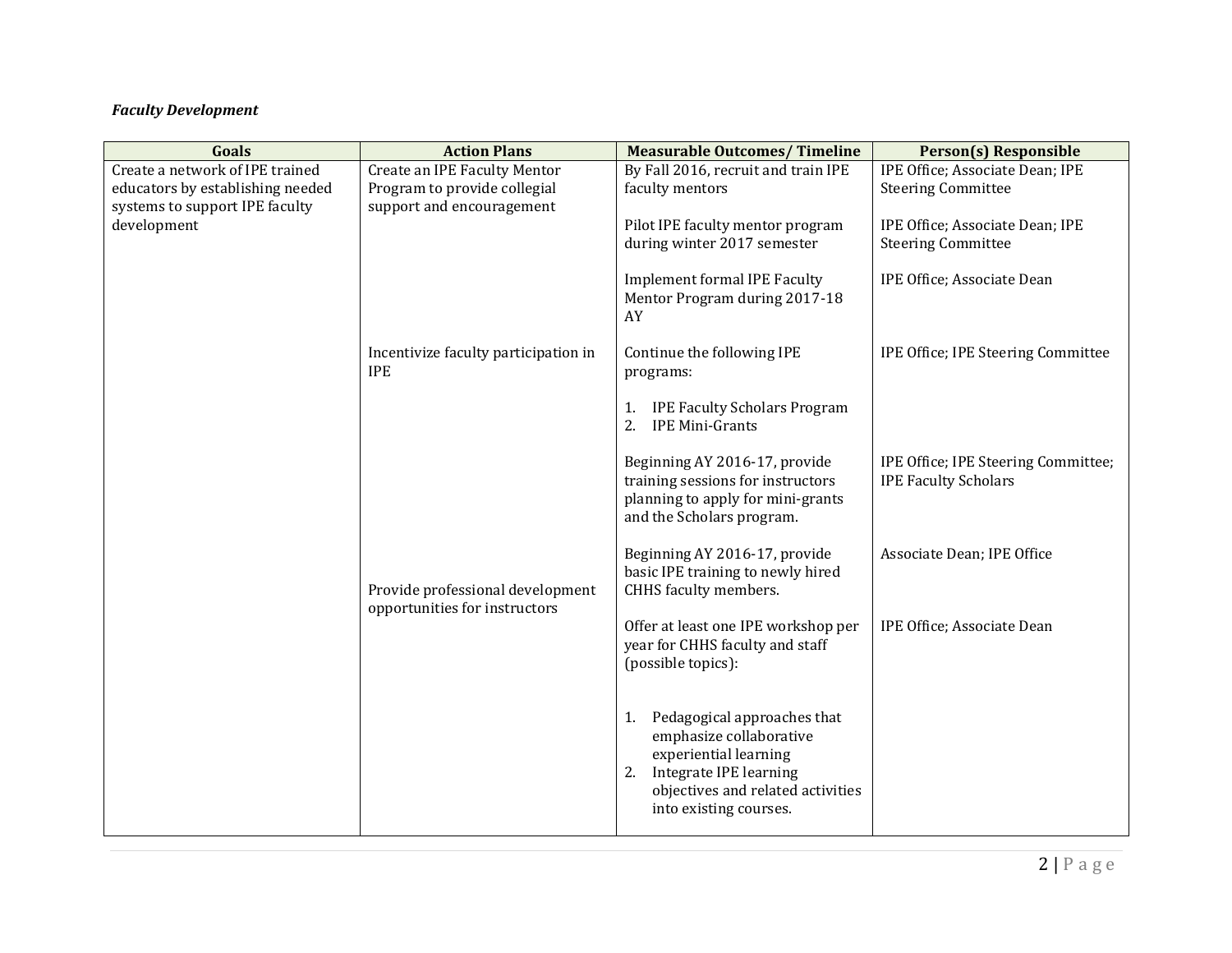# *Curriculum Development*

| Goals                                | <b>Action Plans</b>                | <b>Measurable Outcomes/Timeline</b> | Person(s) Responsible             |
|--------------------------------------|------------------------------------|-------------------------------------|-----------------------------------|
| Deliver integrated interprofessional | Expand opportunities for students  | Schedule 3-5 IPE simulation         | <b>CHHS Faculty Members</b>       |
| knowledge, skills and attitudes that | to deepen their knowledge and      | experiences per year by AY 2017-    |                                   |
| inform and empower students with     | skills in IPE via collaborative    | 18.                                 |                                   |
| strong foundations for collaborative | practice in simulated and real-    |                                     |                                   |
| practice                             | world practice settings            | Create a field map that highlights  | <b>IPE Office</b>                 |
|                                      |                                    | current student placements for      |                                   |
|                                      |                                    | each program.                       |                                   |
|                                      |                                    |                                     |                                   |
|                                      |                                    | By AY 2017-18 increase IPE service  | <b>CHHS Faculty Members</b>       |
|                                      |                                    | learning opportunities for students |                                   |
|                                      |                                    | by $10\%$ .                         |                                   |
|                                      |                                    |                                     |                                   |
|                                      | Align program curricula to include | By Fall 2017 create an IPE          | Program Faculty, School Directors |
|                                      | IPE objectives and corresponding   | curriculum map for each program     |                                   |
|                                      | learning activities to meet        | that requires IPE standards.        |                                   |
|                                      | accreditation standards            |                                     |                                   |
|                                      |                                    |                                     |                                   |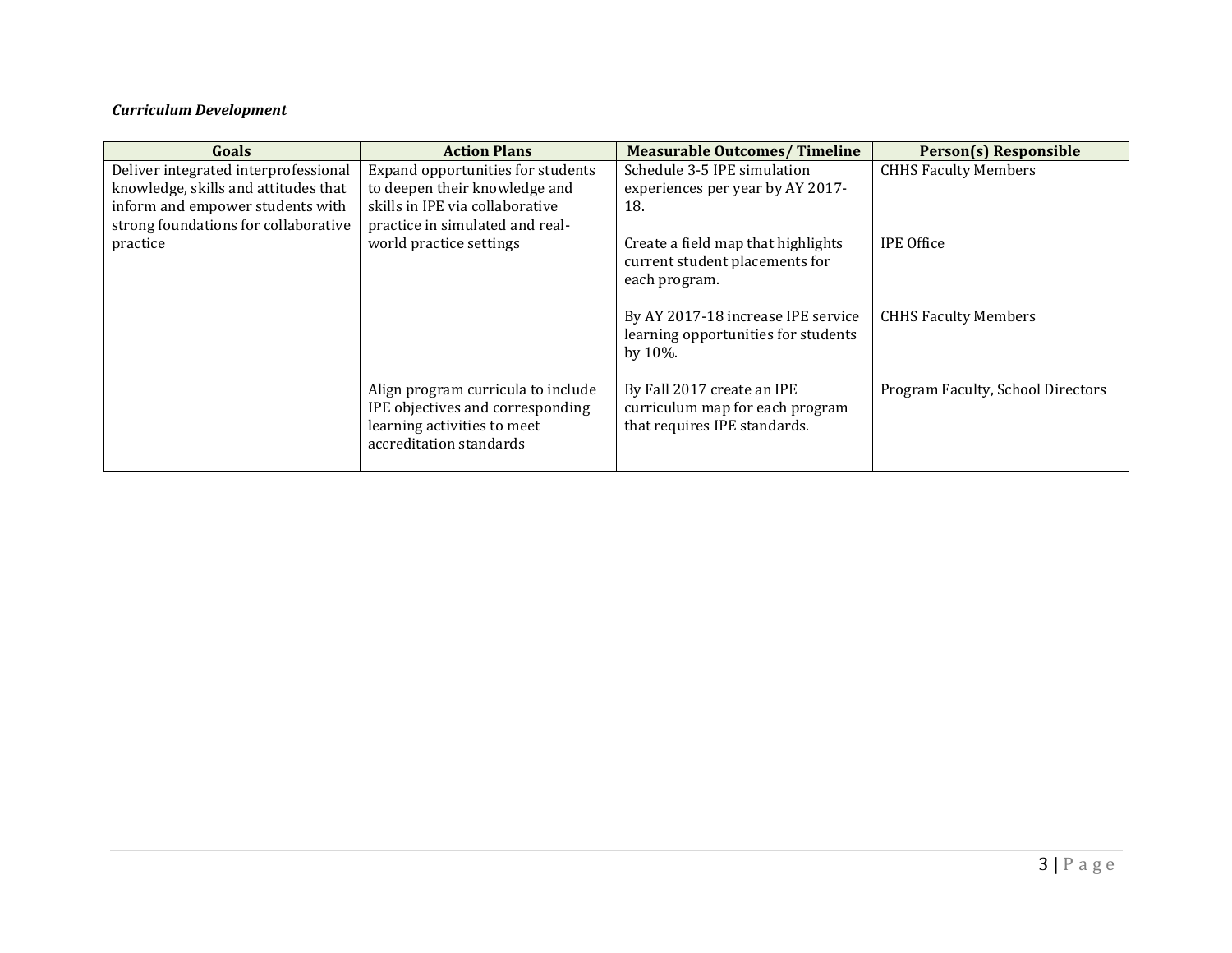# *Student Engagement*

| Goals                                                                  | <b>Action Plans</b>                                                                                                             | <b>Measurable Outcomes/Timeline</b>                                                                                                                                                                                   | <b>Person(s) Responsible</b>  |
|------------------------------------------------------------------------|---------------------------------------------------------------------------------------------------------------------------------|-----------------------------------------------------------------------------------------------------------------------------------------------------------------------------------------------------------------------|-------------------------------|
| Empower students with a strong<br>foundation in collaborative practice | Incentivize student participation in<br>IPE activities                                                                          | As a result of the IPE Passport<br>system, students will receive a<br>letter from the Dean's office<br>congratulating them on their IPE<br>participation (AY 2016-17).                                                | Associate Dean; IPE Office    |
|                                                                        |                                                                                                                                 | A process will be developed for<br>students to apply for funds to<br>implement a student-led IPE<br>project (AY 2017-18).                                                                                             | <b>IPE Steering Committee</b> |
|                                                                        | Create and implement a<br>communication plan tailored to<br>various constituents to report IPE<br>activities and detail success | By Fall 2016, send notice of IPE<br>events to leaders and members of<br>CHHS student organizations.                                                                                                                   | IPE Office; Associate Dean    |
|                                                                        |                                                                                                                                 | By Winter 2017 implement a<br>campaign to encourage at least<br>50% of current students to follow<br><b>CHHS Twitter and Facebook</b><br>accounts to receive up-to-date<br>information on upcoming IPE<br>activities. | IPE Office; Associate Dean    |